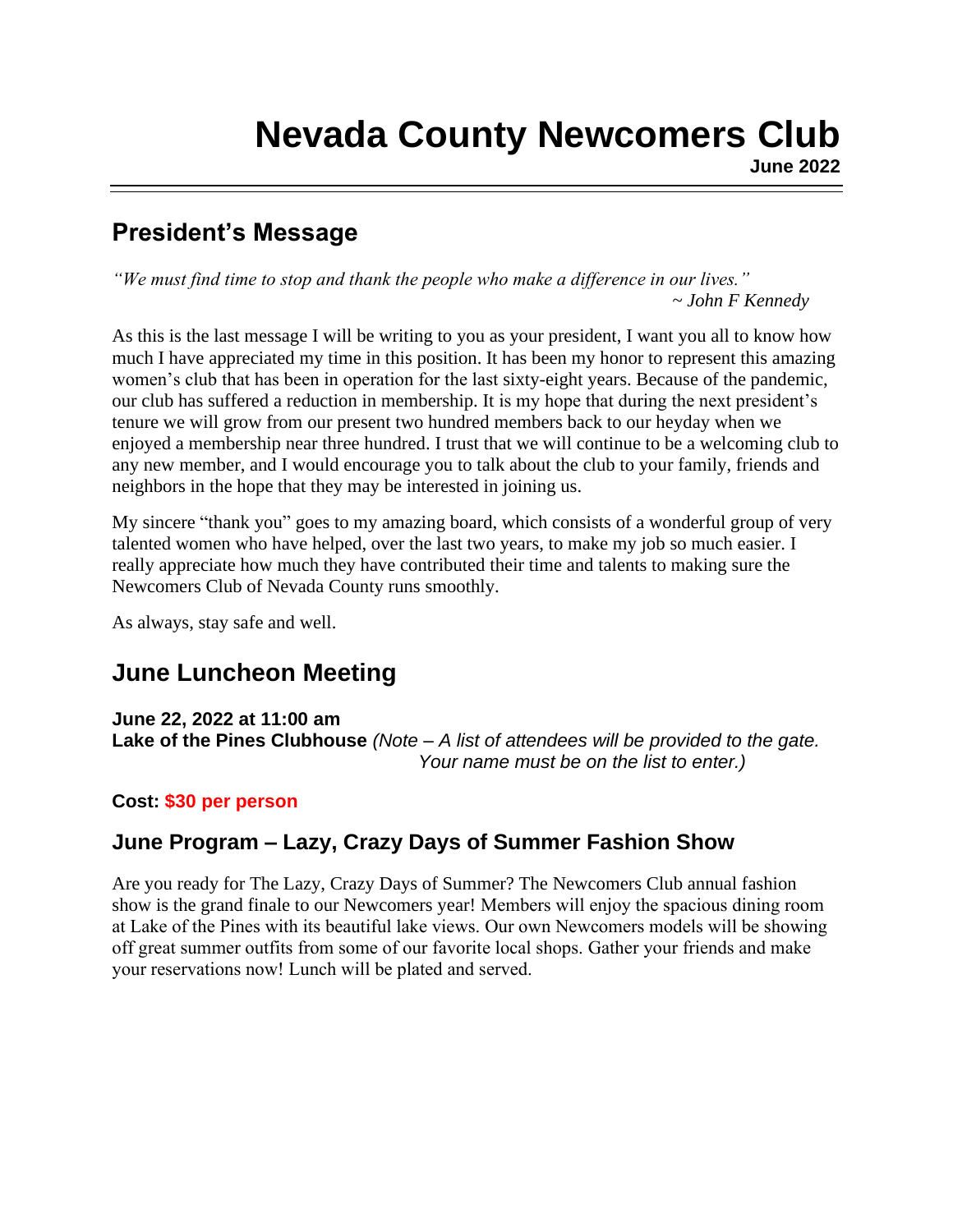# **June Luncheon Menu**

Choice of

**Grilled Chicken Apple Walnut Salad** with white balsamic vinaigrette and bleu cheese on the side

or

**Vegetarian Caprese Risotto** with cherry tomatoes, spinach, and almonds

All entrées include Creamy Basil Tomato Soup

Coffee, Tea, Iced Tea, Lemonade

Cheesecake with Fruit Sauce for dessert

# **Table Reservation Policy for the June Fashion Show**

To make your table reservation(s) for the June 22 luncheon, please note

- All attendees will have assigned seating. Lunch will be plated and served.
- You may create a group from two to six people for this event.
- For tables with fewer than six reservations, your table will be completed with other members.
- Please paperclip your group's checks together and place in an envelope.
- Please ensure that each person's meal choice is noted on the check(s) and on your list of tablemates.
- There will be a first come, first served reservation policy. A wait list will be developed when the maximum is reached.

Make all checks payable to **NEWCOMERS CLUB** in the amount of **\$30** and write **June-Chicken or June -Veg/Risotto** on the bottom of your check. Mail your checks to the Reservation chair for June.

Checks must be received by **Wednesday, June 8**. Cancellations will be accepted before 5:00 pm on **Thursday, June 9.** After **Thursday June 9,** to see if there has been a cancellation or to have your name added to the waiting list, call the Reservation chair for June.

### **Programs**

Once upon a time, at a small Newcomers meeting, two members voiced they had ideas for future programs. Twenty years later, we are finally retiring, and "passing the baton" into the capable hands of our new Program chair. Memorable programs over the years included pilots, astronauts, a National Geographic photographer, theatre groups, a former Christy Minstrels singer, the Cornish Choir with Gage McKinney giving its history, an internationally known violinist, physicians, authors, and foresters turned detectives. We had wine tastings at wineries with local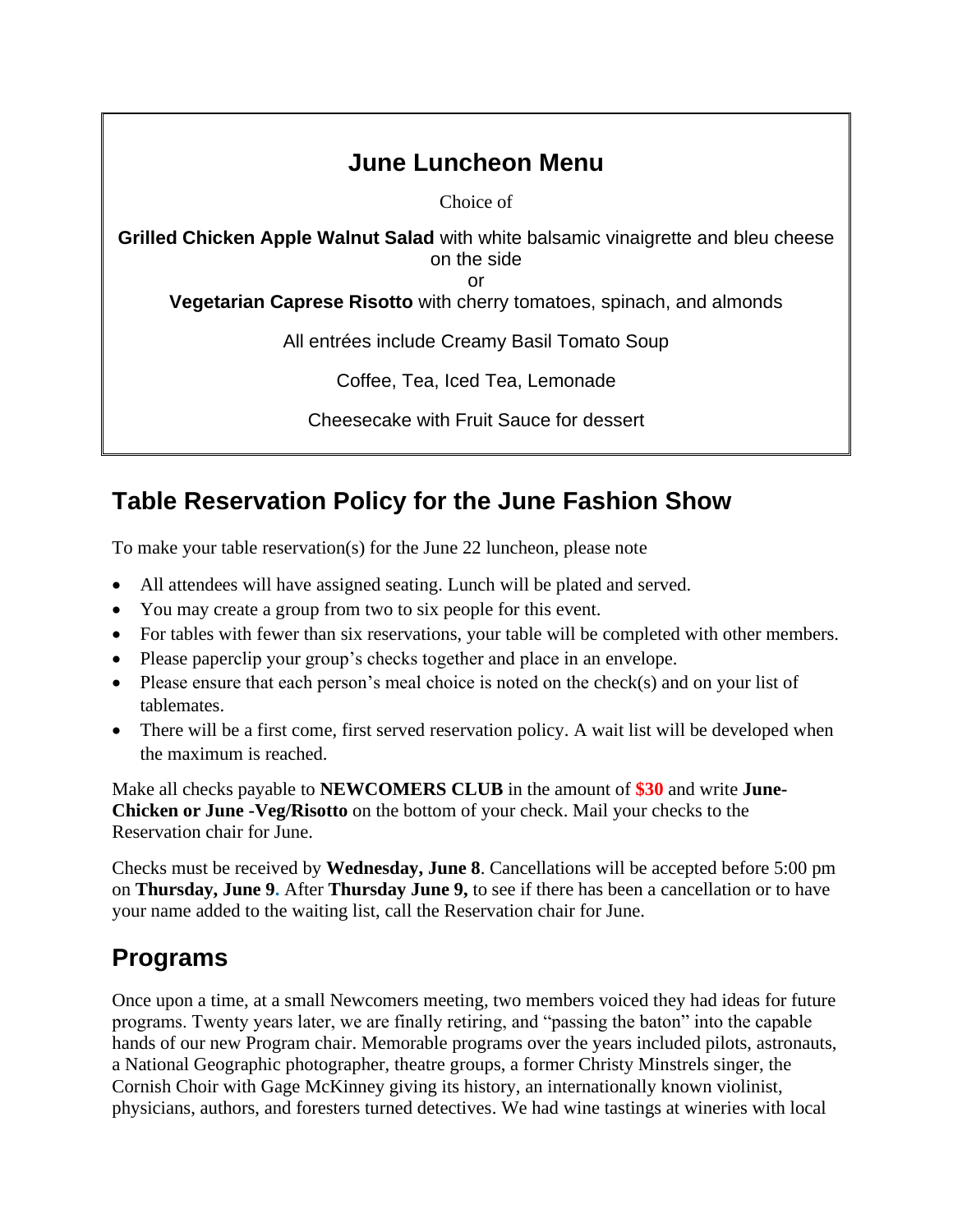artists displaying their art for sale, a program with lunch at the Center for the Arts, and a western wear fashion show with guys and gals modeling at Lake Wildwood. We drew speakers from contacts at Cal and Stanford, traveling, our members, and the general public.

We hope that you all enjoyed the shows as much as we enjoyed doing research and providing interesting and talented people and groups for your entertainment. In the future, you can expect some interesting local speakers who will present on subjects both entertaining and informative, but relevant as well to Nevada County. As they say in show business, "It has been a great run," and we loved every minute of it.

Thanks for the memories, From our outgoing Program chairs.

### **Activities**

It's time to connect with a fun Activity group!

This is a list of groups that have openings and are waiting to hear from you. You can get more information on these established groups by contacting the group leaders listed in the front of your current roster.

Book Clubs:

Page Turners, third Wednesday – 10:30 Cover Girls, second Wednesday – 11:45 Cooking Clubs: Happy Cookers, third Monday – 10:00 Kitchen Kutups, third Thursday – 10:00 Garden Club, first Tuesday – 11:00 Mexican Train, fourth Friday – 1:00-3:00 Writing Group, meeting time is determined by the group each month

These NEW groups are forming for those interested in the following activities:

Bridge **Bunco** Hand and Foot Book Clubs Short Walkers Grass Valley/Nevada City 101, exploring our local area

Please contact the Activities chair for information for the above NEW groups. (As groups are still forming, a leader may not have been chosen yet.)

If you have any questions, ideas, or are interested in forming a new group, please contact the, Activities chair.